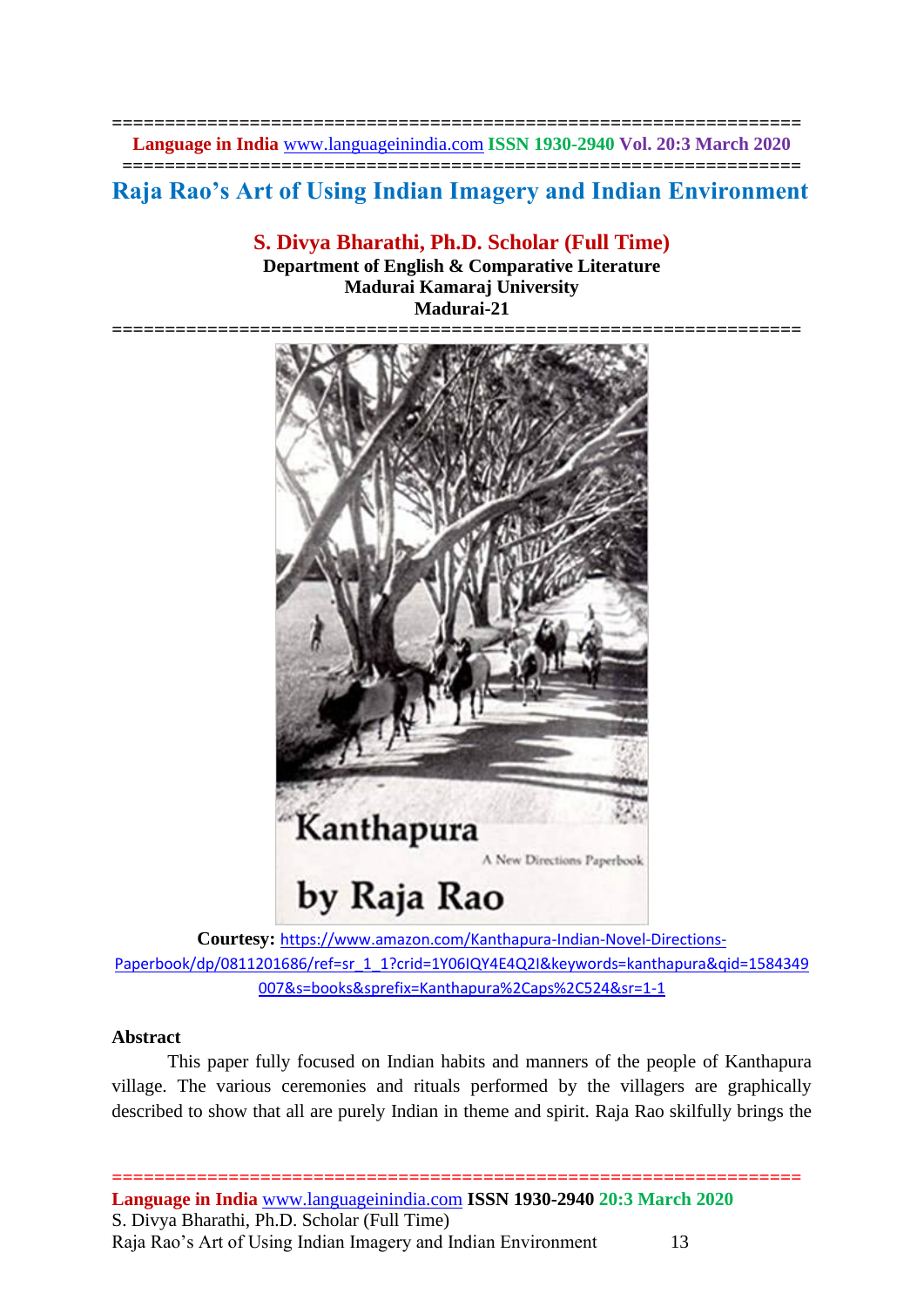environment of Indian life. Raja Rao has used Indian imagery in this above passage and the language is exceptionally beautiful and meaningful.

**Keywords:** Raja Rao, *Kanthapura,* Caste-hatred, Purnanas, Falk-tales, Social Prejudices, Humanism, Poverty.

According to Dr. C. Paul, the Indians of the Regional Literature are taken for granted, and no one is having trouble exploring it. It is assumed that there is "no clash between the culture and the languages which Express it" (Varghese 3). But why bother with Indian writing in English is considered to be influenced by English to express Indian culture because you have tried it because it is a language on Indian soil. In the words of Professor B. Raja, "The inwardness of Indianness cannot be captured by a language essentially foreign; the subtlest and the most vital nuances are accessible only to a living speech with its roots in the soil and in the organic past" (Mukherjee 3).

Indian writing in English is part of the great Indian tradition of reconciling both preindependence and post-independence streams. It is an important setting of New English, which has evolved in many parts of the world today, and has spawned a significant and valuable place on the map of the world of Indian English novel, *Untouchable* 1935 is probably the satisfying novel dealing with Mulk Raj Anand's Indian stage.

It exposes the class-based society in India, a social concept centred on traditional social evils over Hindu society in 1934. Mahatma Gandhi creates a crusade against social evil in the anus is the sum total of India's cultural traditions, reflecting the deep-seated ideas, political economy and cultural and rituals that make up India's mind.

To day laws of the English language constructive vehicle for the expression of a medium used by reading the number of Indians, Indo-Anglo novel literature referred to the literature of the subject part of the body is now writing the main theme of the struggle for freedom, but today things poverty hanker Disease various Hindi Ana tests and pass tests of existence of untouchability and social, political and cultural context and the religious approach to social evils such as the impact of industrialization. After Mulk Raj Anand led the Indian team in his fiction, search themes adapted themselves to the Indian context of Raja Roy, the Indian novel of Indo-English fiction. They are passionately involved in the Indian independence movement, and they believe that *Kanthapura* is a beautiful representation of Mahatma Gandhi's ship, the creative language that searches during filming and the elimination of thoughts and ideas that have roots in the Indian language.

The movement of the novel is a contemporary South Indian village on the slopes of the Western Gas. The novel describes the Gandhian Movement established by the British rule in India, how it reaches the South Indian village name Reagan Bra, Gandhi's portrayal of the Han incarnation and consciousness as transforming the life of an entire community in the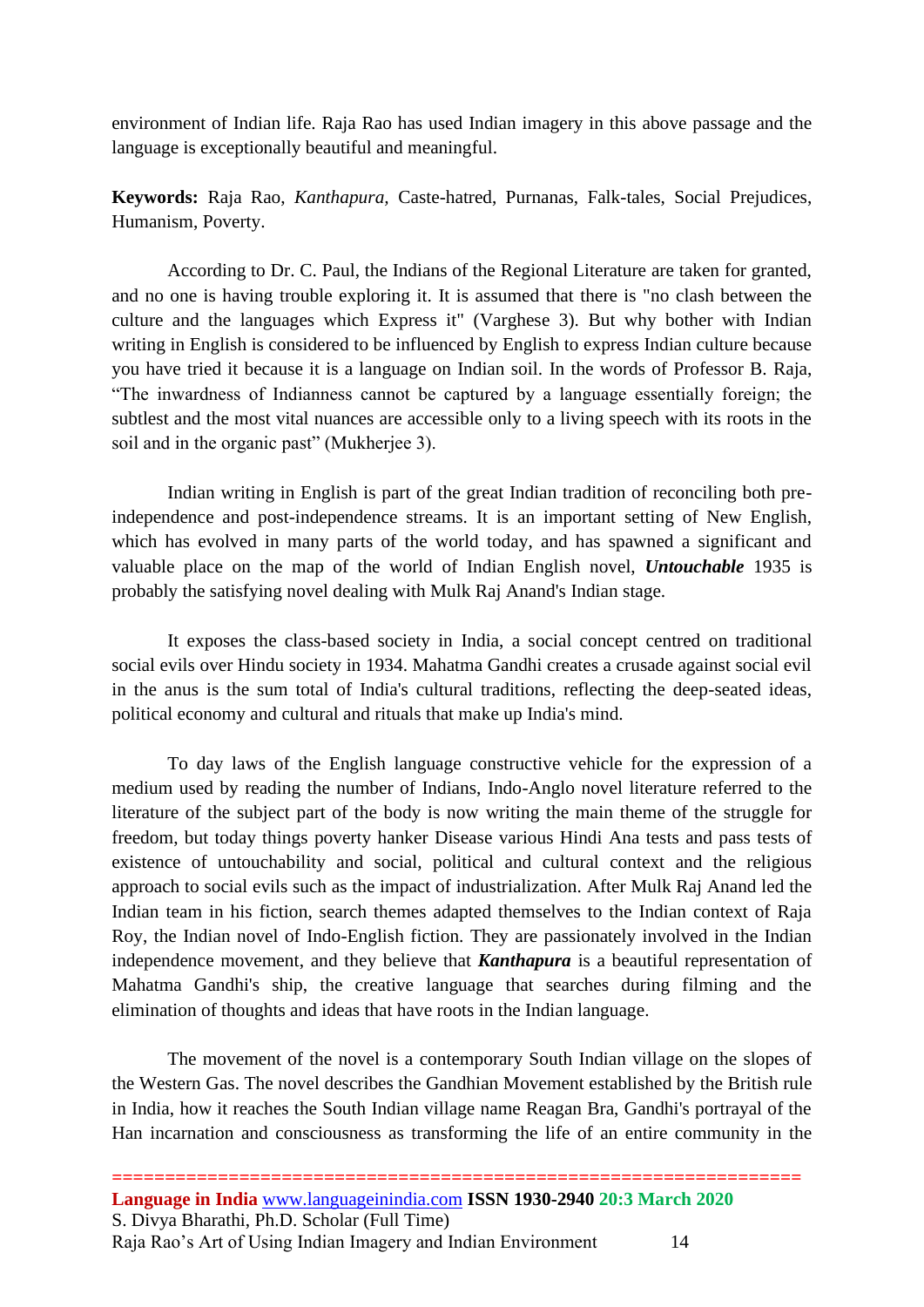Indian village. They take the emphasis on Indianness and Indian attitude on all sides in spite of the importance of the fierce opposition from different corners.

Life Care for Missionary Raja Roy In general, the human elements in our novels dealing with Indian elements were rejected by us. The soul of the Indians *Kanthapura* is in, the battle against human values, the gas that feeds the cells of humanity. This arrangement of the Hindu widow is the current policy of atrocity the prospect of dowry drinking and social image. The human factor marking the founding of Indian society is wonderful.

Raja Rao, while writing Indian novels was made use of Indian local and narrative style asking for typically Indian sensibility as in *The Serpent and the rope* the Collection Makeup is not purely Indian, but the attitude towards life is Indian, and he tries to make sense of the Indian. The Western attitude towards life is now the best Indian parameter standard and his novels for this catalyst make it clear that he considers this quality a common Indian standard**.** *The Serpent and the Rope* has this to say:

"What is that separated us?" asked Madeleine India" "India, but I am a Buddhist" "That is why Buddhists left India: India is implacable". "But one can become a Buddhist" "Yes, and a Christian and a Muslim as well" "You mean one can only be born a Brahmin". "That is an Indian."

The novelist cannot remember the fact that he is a Vedant, as the three office-centred characters with Moorthy Ramaswamy and the Ramakrishna boy Brahmins are symbols of Indian philosophy and culture. Ice remarkable novel Indo-Anglo literature, these products significantly deeper can reflect and others, team of Indian life's problems in India is at the centre, which is the real Indian language which is true for Indians, but the English rhyme is spoken in the English novel in Kannada from the need to decorate. The English novel depicts the Indian customs and the customs of the villagers of *Kanthapura* as they are simple living people, the various rituals and rituals performed by the villagers are graphically illustrated.

"Trees begin sudden to tremble and hiss... there is a gurgle and a ground from behind the bamboo cluster and the gurgle and grunt soar up and swallow in the sky. The darkness grows thick as sugar in a cauldron, while the bomboos creak and sway and whine, and the crows begin to wheel round and flutter.... and then, the wind comes so swift and dashing that it takes the autumn leaves with it, and they rise into the juggling air, while the tress beat and blubber. The drops fall, as big as a thump, and as the thunder goes clashing like a temple cymbal through the heavens, the earth itself seems to have up and cheep in the monsoon rains. It churns and splashes, beats against the tree-tops, reckless and wilful, and suddenly floating forwards it bucks back and spits forward..." (*Kanthapura*)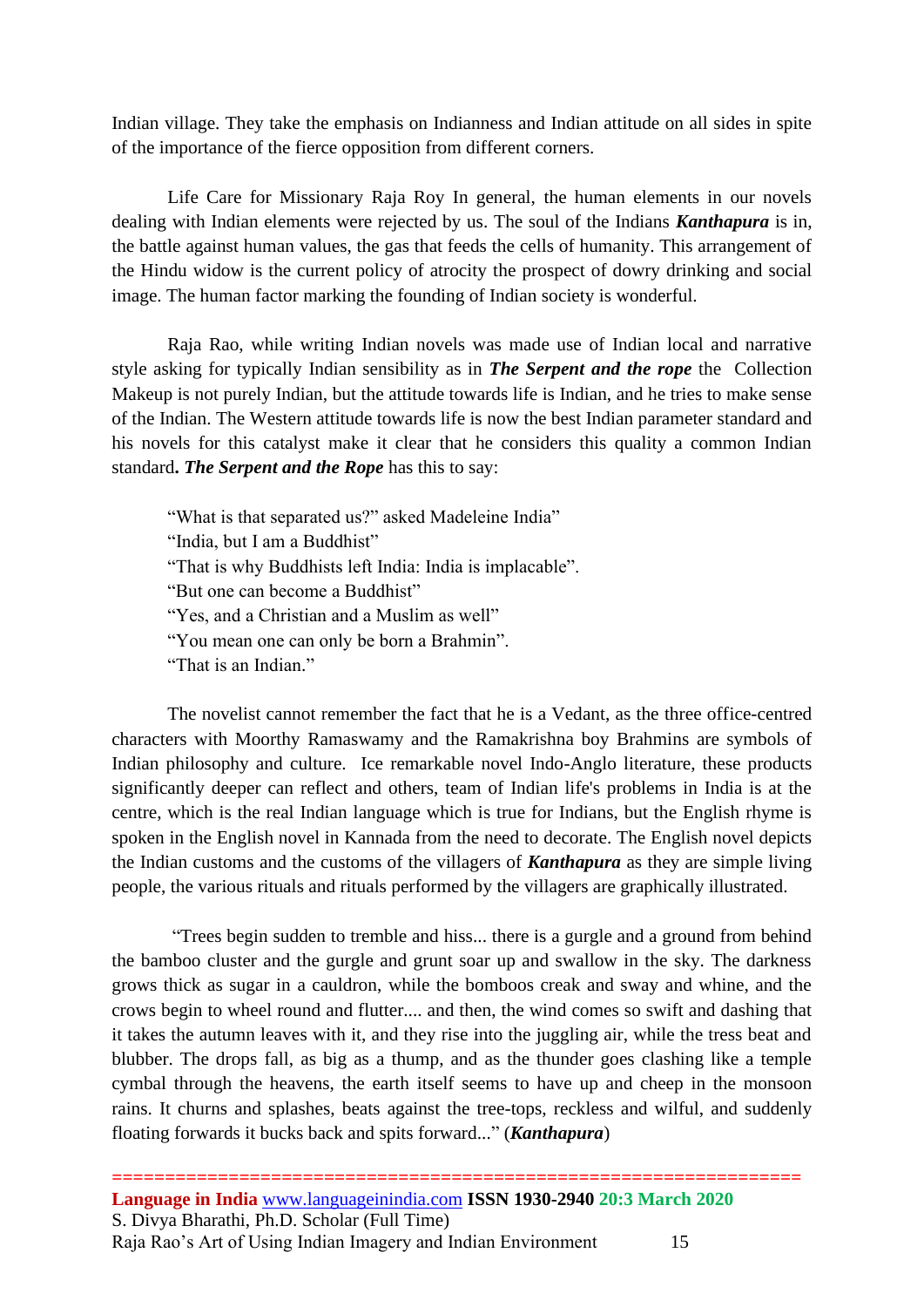Indian legends, folktales and mythological stories are interspersed throughout his novels. Indian phrases are directly translated into English, some of which may be cited as examples of images and expressions from Indian life used in *Kanthapura*.

- i) God has not given me a tongue for nothing
- ii) Narasamma was growing like a bamboo and shrivelled like a banner bar.
- iii) The sky becomes blue as the marriage shawl.
- iv) Lean as an arecanut tree.

Like Mulk Raj Anand, Rao uses swear words with the purpose of creating the effect of local colour, like " the son of my woman", " those sons of concubine" etc which have been used to impart Indian touch to the English expression, as the " Gandhi-man", "Red-man", "milkless", "Sali-givers", "crow and sparrow story", "leap cups", and "sparrow voice".

As one modern critic has said:

"*Kanthapura* portrays the whole drama of Gandhian revolution as enacted in a village in all frenzy and fury. The typical Indian features of real life- its mixture of politics and mythology, its seraphic freedom from the taint of science and technology, its ruggedness and even its vulgarity- all faithfully reproduced in terms of art. Even the language has been creatively moulded by the novelist to distil the raciness, and the poetic non-stop narration creates at once a sense of dramatic immediacy and personal intimacy. *Kanthapura* represents not an isolated village in Mysore but the whole country. The characters are convincingly drawn from all castes of an ordinary Indian village to reflect Indianness in all walks of life" (Kumar 148).

In the words of K.K. Sharma, "It is an artistic exposition of the highest school of Indian philosophy, the Advaita of Sri Sankara. The central theme of the novel is the Indian Idea of the Absolute, the truth, the ultimate reality or substance of the universe, which is distinguishable from the relatives, the illusion or the shadow. This is explained in detail, through the well-known analogy of the serpent and rope, thoroughly treated by sri Sankaracharya in his enunciation of the Advaita Philosophy" (Sharma 49).

==================================================================

## **Works Cited**

- 1. Kumar, Satish *A Survey of Indian English Novel.* Bareilly: Prakash Book Depot, 1996.
- 2. Mukherjee, Meenakshi. "Identity and Nationality", *Considerations* New Delhi: Alied Publishers, 1997.
- *3.* Naik, M.K. *A History of Indian English Literature* New Delhi: Sahitya Akademy, 1970.